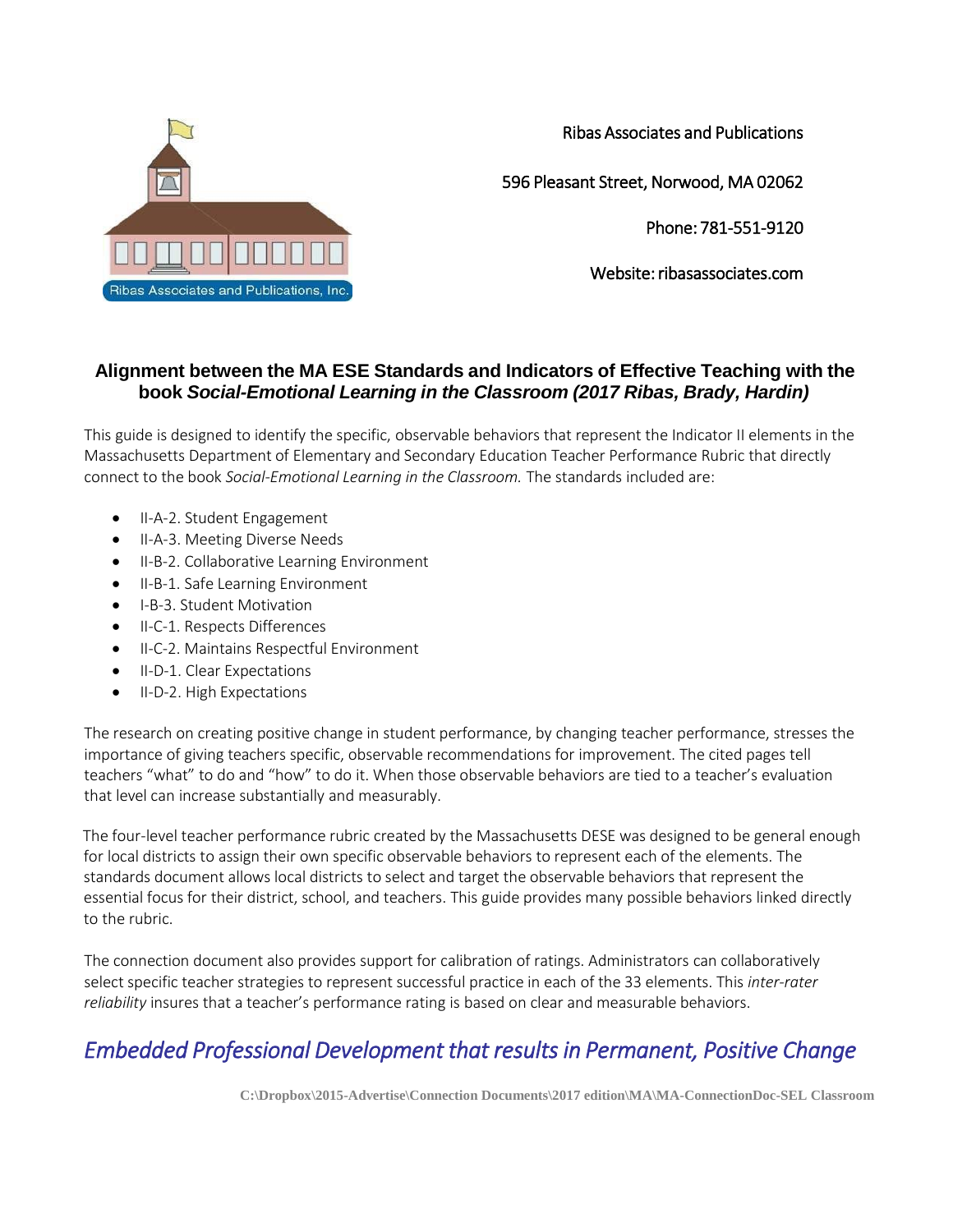| Indicator II-A. Instruction: Uses instructional practices that reflect high expectations regarding content and quality<br>of effort and work; engage all students; and are personalized to accommodate diverse learning<br>styles, needs, interests, and levels of readiness.       |                                                                                                                                                                                                                                                                                                                                                                                                                                                                                                                                                                                                                                                                                                                                                                                                                                                                                                                                                                                                                                                                                                                                                                                                 |  |  |  |  |
|-------------------------------------------------------------------------------------------------------------------------------------------------------------------------------------------------------------------------------------------------------------------------------------|-------------------------------------------------------------------------------------------------------------------------------------------------------------------------------------------------------------------------------------------------------------------------------------------------------------------------------------------------------------------------------------------------------------------------------------------------------------------------------------------------------------------------------------------------------------------------------------------------------------------------------------------------------------------------------------------------------------------------------------------------------------------------------------------------------------------------------------------------------------------------------------------------------------------------------------------------------------------------------------------------------------------------------------------------------------------------------------------------------------------------------------------------------------------------------------------------|--|--|--|--|
| $II-A.$                                                                                                                                                                                                                                                                             | Aligned pages in the book Social-Emotional Learning in the Classroom                                                                                                                                                                                                                                                                                                                                                                                                                                                                                                                                                                                                                                                                                                                                                                                                                                                                                                                                                                                                                                                                                                                            |  |  |  |  |
| Elements                                                                                                                                                                                                                                                                            |                                                                                                                                                                                                                                                                                                                                                                                                                                                                                                                                                                                                                                                                                                                                                                                                                                                                                                                                                                                                                                                                                                                                                                                                 |  |  |  |  |
| $II-A-2.$<br>Student<br>Engagement<br>Exemplary<br>Consistently uses instructional<br>practices that typically motivate<br>and engage most students both<br>during the lesson and during<br>independent work and home<br>work. Is able to model this<br>element.                    | Nine measures to develop positive relationships with students p. 51<br>1.<br>Questioning to support SEL learning p. 52<br>2.<br>Student-to-student relationships p. 56<br>3.<br>Routines and expectations for group work p. 84<br>4.<br>Eleven areas of effective group work p. 84<br>5.<br>Taping students' discussions p. 93<br>6.<br>Homework routines p. 95<br>7.<br>Maintaining and monitoring motivation p. 95<br>8.<br>The SEL and Academic purposes of group work p. 106<br>9.<br>10. Specific social-emotional skills developed by group work p. 106<br>11. Accountable group work pp. 106-110.<br>12. Defining engagement p. 115<br>13. Gaining students' attention pp. 116-119<br>14. Effective praise pp. 131-135<br>15. Creating an engaging classroom p. 143<br>16. Frustrated and bored students pp. 144-147<br>17. Motivating and engaging all students p. 148<br>18. Connecting to students' lives p. 148<br>19. Differentiating and supporting all learners p. 149<br>20. Mastery learning, transfer and engagement pp. 150-152<br>21. Socratic seminars and engagement p. 153<br>22. The SEL classroom management plan pp. 157-167<br>23. SEL classroom meetings pp. 169-188 |  |  |  |  |
| $II-A-3.$<br>Meeting<br>Diverse<br>Needs<br>Exemplary<br>Uses a varied repertoire of<br>practices to create structured<br>opportunities for each student<br>to meet or exceed state<br>standards/local curriculum and<br>behavioral expectations. Is able<br>to model this element. | 1. Defining intelligence p. 25-31<br>2. Growth mindset pp. 31-35<br>3. Girls' minds p. 35<br>4. Boys' minds p. 36<br>5. Fixed mindset perspective p. 36<br>6. School culture p. 38<br>7. Student beliefs pp. 39-40<br>8. Teacher beliefs p. 41<br>9. Create physically and emotionally safe spaces pp.65-68<br>10. Cultural awareness: the English learner's experiences 70<br>11. Cultural awareness: special education students' experiences pp. 70-73<br>12. Effective rules, routines, and expectations pp.71-83<br>13. Routines and expectations for group work p. 84<br>14. Eleven areas of effective group work p. 84<br>15. Higher-order thinking and partner work p. 94<br>16. Accountable group work pp. 106-110.<br>17. Goal setting and reflection pp. 121-127<br>18. Individual contingency plan pp. 135-140                                                                                                                                                                                                                                                                                                                                                                       |  |  |  |  |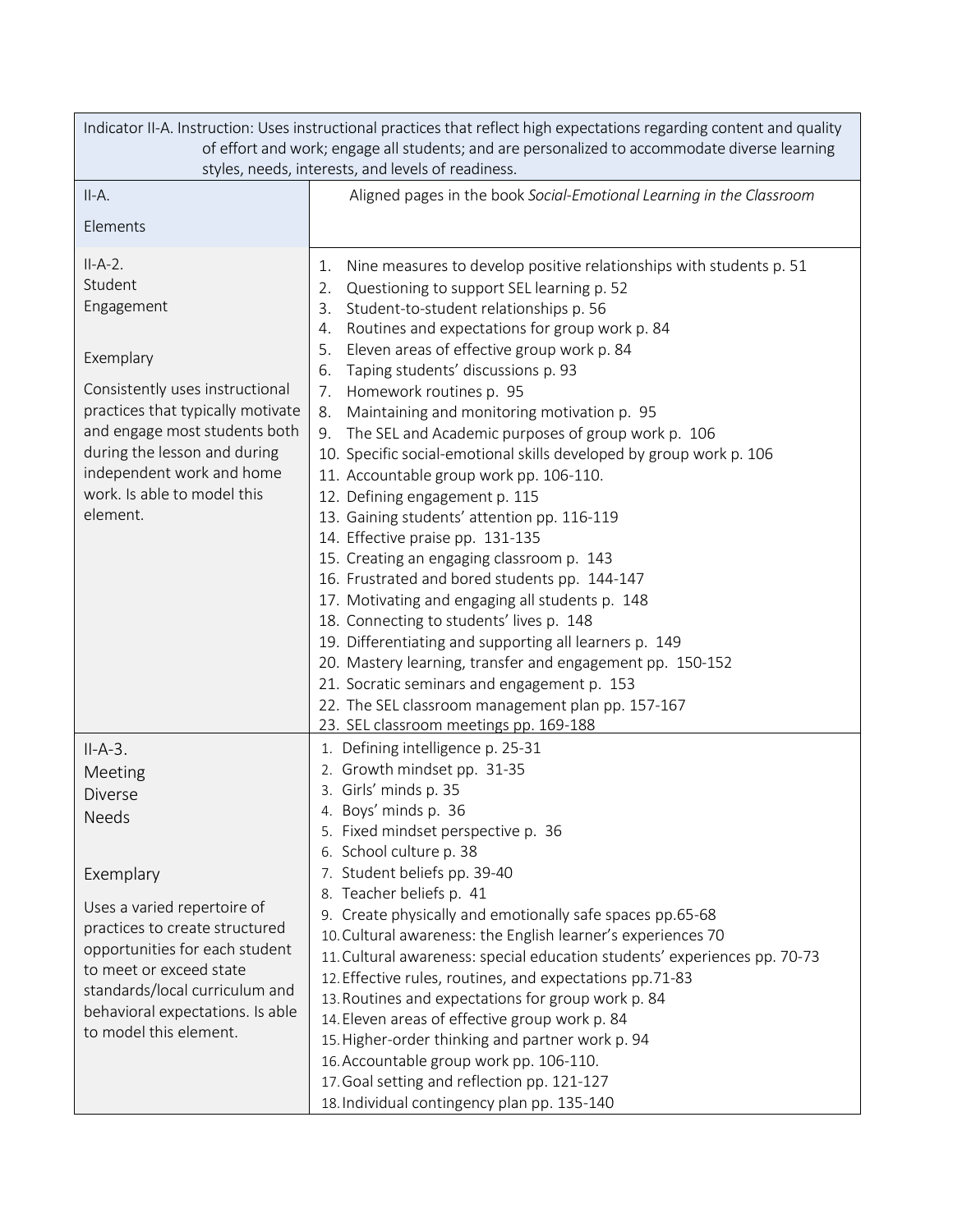| 19. Differentiating and supporting all learners p. 149<br>20. The SEL classroom management plan pp. 157-167 |
|-------------------------------------------------------------------------------------------------------------|
| 21. SEL classroom meetings pp. 169-188                                                                      |

| Indicator II-B. Learning Environment: Creates and maintains a safe and collaborative learning environment that<br>motivates students to take academic risks, challenge themselves, and claim ownership of their<br>learning.                                                                                                                                                                             |                                                                                                                                                                                                                                                                                                                                                                                                                                                                                                                                                                                                                                                                                                                                                                                                                                           |  |  |  |
|----------------------------------------------------------------------------------------------------------------------------------------------------------------------------------------------------------------------------------------------------------------------------------------------------------------------------------------------------------------------------------------------------------|-------------------------------------------------------------------------------------------------------------------------------------------------------------------------------------------------------------------------------------------------------------------------------------------------------------------------------------------------------------------------------------------------------------------------------------------------------------------------------------------------------------------------------------------------------------------------------------------------------------------------------------------------------------------------------------------------------------------------------------------------------------------------------------------------------------------------------------------|--|--|--|
| $II-B.$                                                                                                                                                                                                                                                                                                                                                                                                  | Aligned pages in the book Social-Emotional Learning in the Classroom                                                                                                                                                                                                                                                                                                                                                                                                                                                                                                                                                                                                                                                                                                                                                                      |  |  |  |
| Elements                                                                                                                                                                                                                                                                                                                                                                                                 |                                                                                                                                                                                                                                                                                                                                                                                                                                                                                                                                                                                                                                                                                                                                                                                                                                           |  |  |  |
| $II-B-1.$<br>Safe<br>Learning<br>Environment<br>Exemplary<br>Uses rituals, routines,<br>and proactive responses<br>that create and maintain<br>a safe physical and<br>intellectual environment<br>where students take<br>academic risks and play<br>an active role-<br>individually and<br>collectively-in<br>preventing behaviors<br>that interfere with<br>learning. Is able to<br>model this element. | Developing grit and growth mindset pp. 31-34<br>1.<br>Eliminating bias in students and educators p. 35<br>2.<br>School culture p. 38<br>3.<br>Student and educator beliefs pp. 37-39<br>4.<br>Impact of classroom management and SEL p. 47<br>5.<br>Nine measures to develop positive relationships with students p. 51<br>6.<br>Resolving conflicts to support social-emotional learning p. 57<br>7.<br>Conflict resolution protocol p. 59<br>8.<br>Creating emotionally safe classrooms p. 20, pp. 68-69<br>9.<br>10. Emotional safety for ELL and poverty students pp. 68-69,<br>11. Teaching routines and expectations p.79<br>12. Managing group and partner work to support SEL pp. 84-110<br>13. Restorative discipline pp. 131-140<br>14. The SEL classroom management plan pp. 157-167<br>15. SEL classroom meetings pp. 169-188 |  |  |  |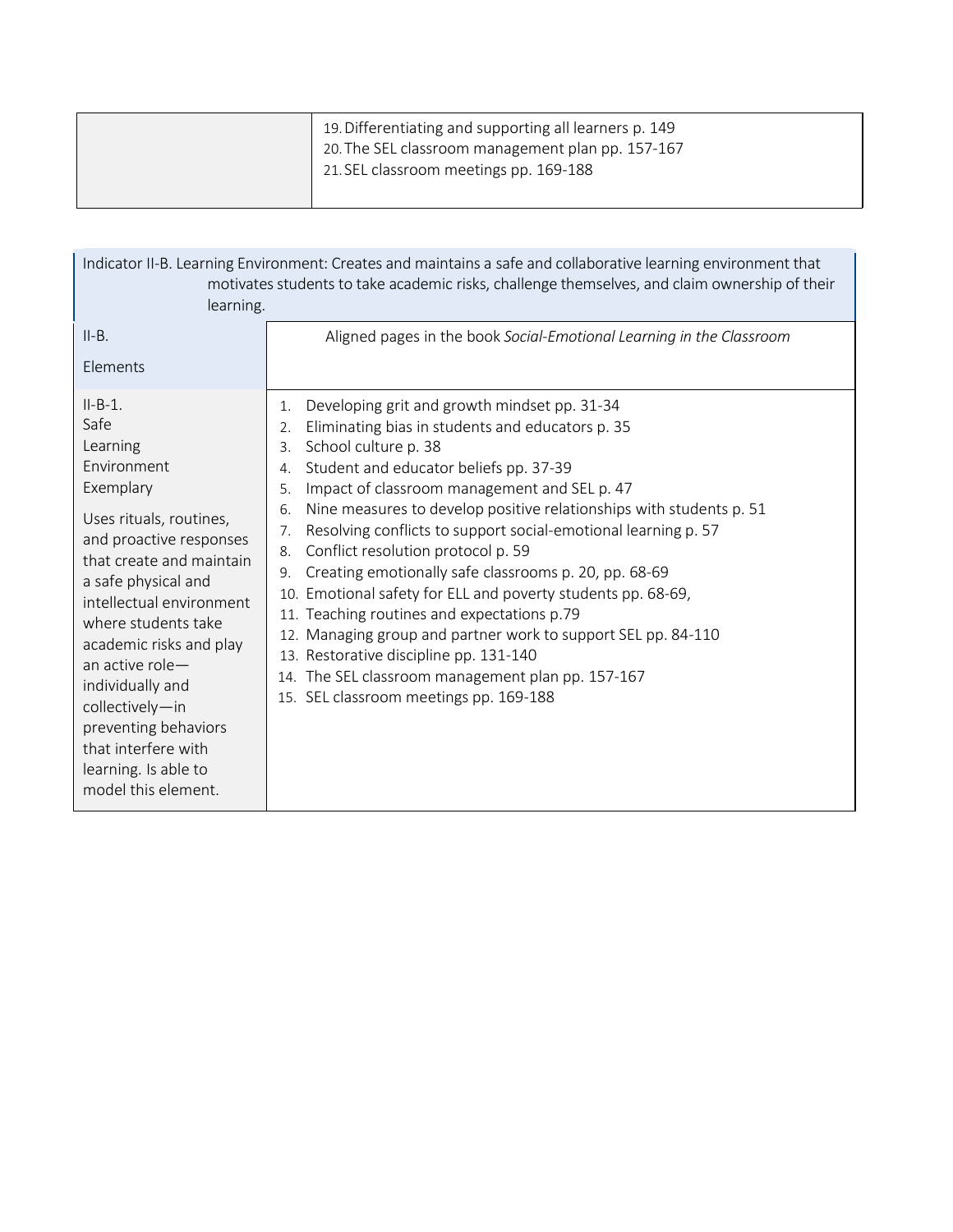| $II-B-2.$<br>Collaborative<br>Learning<br>Environment<br>Exemplary                                                                                                          | Routines and expectations for group work p. 84<br>1.<br>Eleven areas of effective group work p. 84<br>2.<br>Higher-order thinking and partner work p. 94<br>3.<br>Accountable group work pp. 106-110<br>4.<br>The SEL classroom management plan pp. 157-167<br>5.<br>SEL classroom meetings pp. 169-188.<br>6. |
|-----------------------------------------------------------------------------------------------------------------------------------------------------------------------------|----------------------------------------------------------------------------------------------------------------------------------------------------------------------------------------------------------------------------------------------------------------------------------------------------------------|
| Teaches and reinforces<br>interpersonal, group, and<br>communication skills so<br>that students seek out<br>their peers as resources.<br>Is able to model this<br>practice. |                                                                                                                                                                                                                                                                                                                |
| $I-B-3.$                                                                                                                                                                    | Nine measures to develop positive relationships with students p. 51<br>1.                                                                                                                                                                                                                                      |
| Student                                                                                                                                                                     | 2. Questioning to support SEL learning p. 52                                                                                                                                                                                                                                                                   |
| Motivation                                                                                                                                                                  | Student-to-student relationships p. 56<br>3.                                                                                                                                                                                                                                                                   |
|                                                                                                                                                                             | Routines and expectations for group work p. 84<br>4.                                                                                                                                                                                                                                                           |
| Exemplary                                                                                                                                                                   | Eleven areas of effective group work p. 84<br>5.                                                                                                                                                                                                                                                               |
|                                                                                                                                                                             | Homework routines p. 95<br>6.                                                                                                                                                                                                                                                                                  |
| Consistently supports                                                                                                                                                       | 7.<br>Maintaining and monitoring motivation p. 95                                                                                                                                                                                                                                                              |
| students                                                                                                                                                                    | The SEL and Academic purposes of group work p. 106<br>8.                                                                                                                                                                                                                                                       |
| to identify strengths,                                                                                                                                                      | Specific social-emotional skills developed by group work p. 106<br>9.                                                                                                                                                                                                                                          |
| interests, and needs; ask                                                                                                                                                   | 10. Accountable group work pp. 106-110.                                                                                                                                                                                                                                                                        |
| for support; take risks;                                                                                                                                                    | 11. Defining engagement p. 115                                                                                                                                                                                                                                                                                 |
| challenge themselves;                                                                                                                                                       | 12. Gaining students' attention pp. 116-119                                                                                                                                                                                                                                                                    |
| set learning goals; and                                                                                                                                                     | 13. Effective praise pp. 131-135                                                                                                                                                                                                                                                                               |
| monitor their own                                                                                                                                                           | 14. Creating an engaging classroom p. 143                                                                                                                                                                                                                                                                      |
| progress. Models these                                                                                                                                                      | 15. Frustrated and bored students pp. 144-147                                                                                                                                                                                                                                                                  |
| skills for colleagues.                                                                                                                                                      | 16. Motivating and engaging all students p. 148                                                                                                                                                                                                                                                                |
|                                                                                                                                                                             | 17. Connecting to students' lives p. 148                                                                                                                                                                                                                                                                       |
|                                                                                                                                                                             | 18. Differentiating and supporting all learners 149                                                                                                                                                                                                                                                            |
|                                                                                                                                                                             | 19. Mastery learning, transfer and engagement pp. 150-152                                                                                                                                                                                                                                                      |
|                                                                                                                                                                             | 20. Socratic seminars and engagement p. 153                                                                                                                                                                                                                                                                    |
|                                                                                                                                                                             | 21. The SEL classroom management plan pp. 157-167                                                                                                                                                                                                                                                              |
|                                                                                                                                                                             | 22. SEL classroom meetings pp. 169-188                                                                                                                                                                                                                                                                         |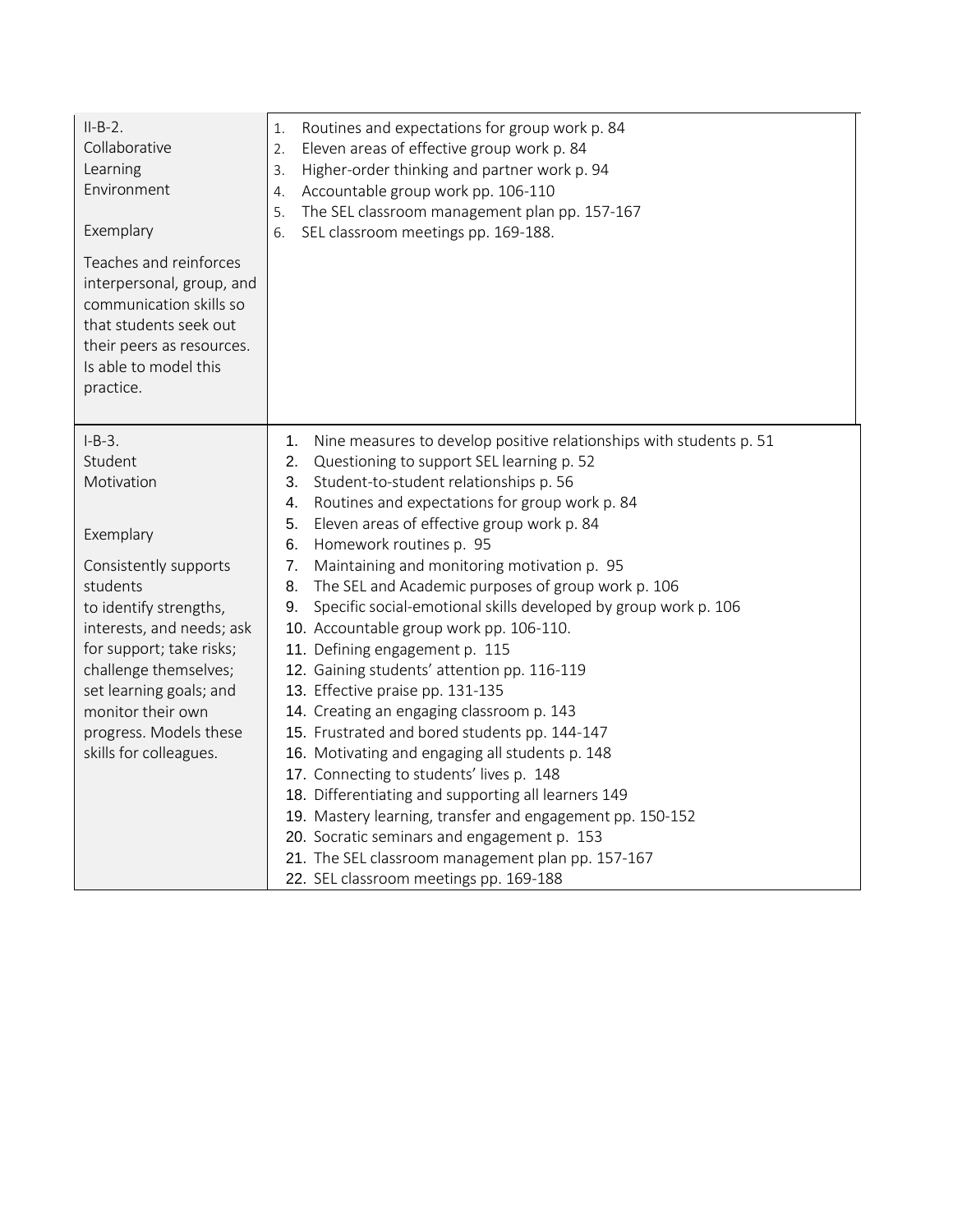| Indicator II-C. Cultural Proficiency: Actively creates and maintains an environment in which students' diverse<br>backgrounds, identities, strengths, and challenges are respected.                                                                                                                                                                                      |                                                                                                                                                                                                                                                                                                                                                                                                                                                                                                                                                                                                  |  |  |  |  |
|--------------------------------------------------------------------------------------------------------------------------------------------------------------------------------------------------------------------------------------------------------------------------------------------------------------------------------------------------------------------------|--------------------------------------------------------------------------------------------------------------------------------------------------------------------------------------------------------------------------------------------------------------------------------------------------------------------------------------------------------------------------------------------------------------------------------------------------------------------------------------------------------------------------------------------------------------------------------------------------|--|--|--|--|
| $II-C.$                                                                                                                                                                                                                                                                                                                                                                  | Aligned pages in the book Social-Emotional Learning in the Classroom                                                                                                                                                                                                                                                                                                                                                                                                                                                                                                                             |  |  |  |  |
| Elements                                                                                                                                                                                                                                                                                                                                                                 |                                                                                                                                                                                                                                                                                                                                                                                                                                                                                                                                                                                                  |  |  |  |  |
| $II-C-1.$<br>Respects<br><b>Differences</b><br>Exemplary<br>Establishes an<br>environment in which<br>students respect and<br>affirm their own and<br>others' differences and<br>are supported to share<br>and explore differences<br>and similarities related<br>to background, identity,<br>language, strengths, and<br>challenges. Is able to<br>model this practice. | Defining intelligence pp. 25-31<br>1.<br>Growth mindset pp. 31-35<br>2.<br>Girls' minds p. 35<br>3.<br>Boys' minds p. 36<br>4.<br>Fixed mindset perspective p. 36<br>5.<br>School culture p. 38<br>6.<br>Student beliefs pp. 39-40<br>7.<br>Teacher beliefs p. 41<br>8.<br>Create physically and emotionally safe spaces pp. 65-68<br>9.<br>10. Cultural awareness: English learners' experiences p. 70<br>11. Cultural awareness: special education students' experiences pp. 70-73<br>12. Goal setting and reflection pp. 121-127<br>13. Mastery learning, transfer and engagement pp. 150-152 |  |  |  |  |
| $II-C-2.$<br>Maintains<br>Respectful<br>Environment<br>Exemplary<br>Anticipates and<br>responds appropriately<br>to conflicts or<br>misunderstandings<br>arising from differences<br>in backgrounds,<br>languages, and identities<br>in ways that lead<br>students to be able to<br>do the same<br>independently. Is able to<br>model this practice.                     | 1. Girls' minds p. 35<br>2. Boys' minds p. 36<br>3. School culture p. 38<br>4. Student beliefs pp. 39-40<br>5. Teacher beliefs p. 41<br>6. Create physically and emotionally safe spaces pp. 65-68<br>7. Cultural awareness: the English learner's experiences p. 70<br>8. Cultural awareness: special education students' experiences pp. 70-73<br>9. The SEL classroom management plan pp. 157-167<br>10. SEL classroom meetings pp. 169-188<br>11. Restorative discipline pp. 131-140                                                                                                         |  |  |  |  |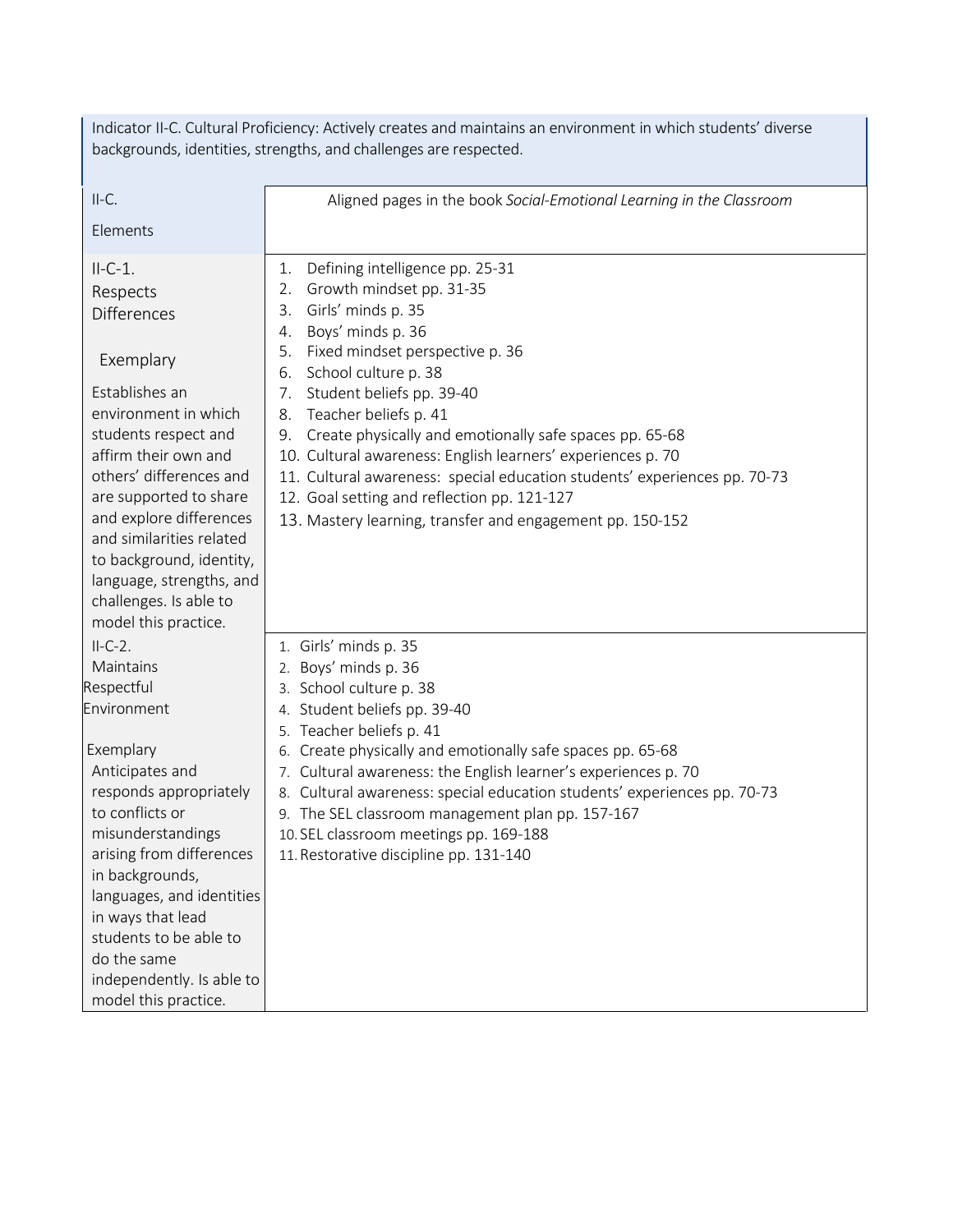| Indicator II-D. Expectations: Plans and implements lessons that set clear and high expectations and also<br>make knowledge accessible for all students.                                                                                                                                             |                                                                                                                                                                                                                                                                                                                                                                                                           |  |  |  |
|-----------------------------------------------------------------------------------------------------------------------------------------------------------------------------------------------------------------------------------------------------------------------------------------------------|-----------------------------------------------------------------------------------------------------------------------------------------------------------------------------------------------------------------------------------------------------------------------------------------------------------------------------------------------------------------------------------------------------------|--|--|--|
| $II-D.$<br>Elements                                                                                                                                                                                                                                                                                 | Aligned pages in the book Social-Emotional Learning in the Classroom                                                                                                                                                                                                                                                                                                                                      |  |  |  |
| $II-D-1.$<br>Clear<br>Expectations<br>Exemplary<br>Clearly communicates and<br>consistently enforces specific<br>standards for student work,<br>effort, and behavior so that<br>most students are able to<br>describe them and take<br>ownership of meeting them. Is<br>able to model this element. | 1. Establishes clear rules, routines, and expectations related to both SEL<br>and academic expectations pp. 169-188<br>2. Mastery learning, transfer and engagement pp. 150-152<br>3. Restorative discipline pp. 131-140<br>4. Goal setting: student behavioral and academic self-assessment pp.<br>121-127<br>5. The SEL classroom management plan pp. 157-167<br>6. SEL classroom meetings pp. 169-188. |  |  |  |
| $II-D-2.$<br>High<br>Expectations<br>Exemplary<br>Effectively models and<br>reinforces ways that students<br>can consistently master<br>challenging material through<br>effective effort. Successfully<br>challenges students'<br>misconceptions about                                              | 1. Defining intelligence pp. 25-31<br>2. Growth mindset pp. 31-35<br>3. Girls' minds p. 35<br>4. Boys' minds p. 36<br>5. Fixed mindset perspective p. 36<br>6. Establishes clear rules, routines, and expectations related to both SEL<br>and academic expectations pp. 169-188<br>7. Mastery learning, transfer and engagement pp. 150-152                                                               |  |  |  |
| innate ability. Is able to model<br>this element.                                                                                                                                                                                                                                                   |                                                                                                                                                                                                                                                                                                                                                                                                           |  |  |  |